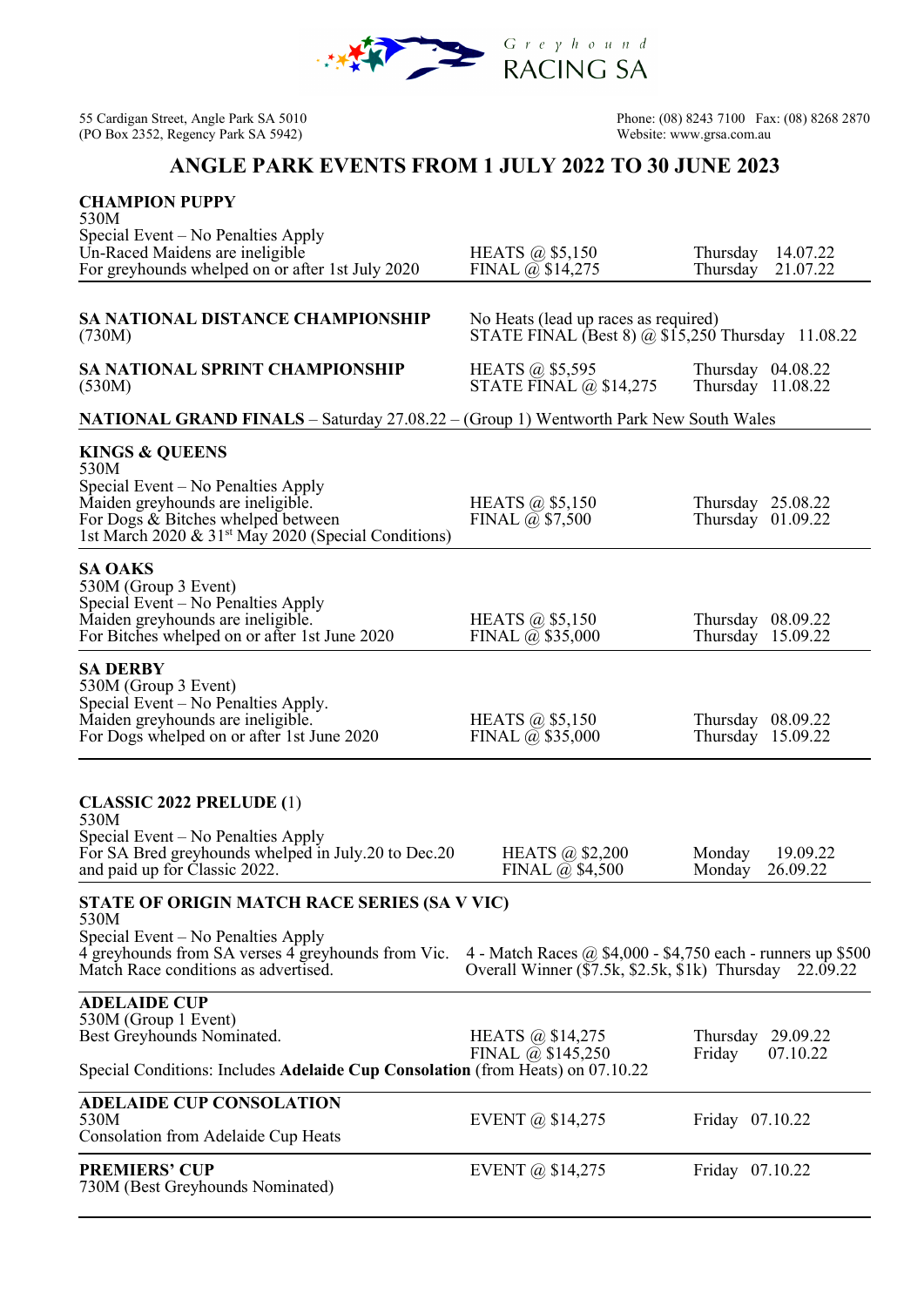| 2022 SA COUNTRY CUP (6 dog final)<br>530M<br>Conditions Apply. Heats at MB, GAW Prov2, MTG                                                                                                                                           | HEATS @ \$2,125<br>EVENT $\bar{\omega}$ \$7,500                      | Friday                                   | 07.10.22                         |  |  |
|--------------------------------------------------------------------------------------------------------------------------------------------------------------------------------------------------------------------------------------|----------------------------------------------------------------------|------------------------------------------|----------------------------------|--|--|
| <b>CLASSIC 2022 PRELUDE (2)</b><br>530M                                                                                                                                                                                              |                                                                      |                                          |                                  |  |  |
| Special Event – No Penalties Apply<br>For SA Bred greyhounds whelped in July.20 to Dec.20<br>and paid up for Classic 2022.                                                                                                           | HEATS @ \$2,200<br>FINAL $\overline{a}$ \$4,500                      | Friday 14.10.22<br>Thursday 20.10.22     |                                  |  |  |
| <b>LEIGH ROGERS</b><br>530M (Grade 6)                                                                                                                                                                                                | HEATS $\omega$ \$3,260<br>FINAL $\overline{a}$ , \$14,275            | Thursday $27.10.22$<br>Thursday 03.11.22 |                                  |  |  |
| <b>BRIAN JOHNSTONE</b><br>530M (Group 3 Event)<br>Special Event – No Penalties Apply                                                                                                                                                 | HEATS @ \$3,700                                                      | Thursday                                 | 10.11.22                         |  |  |
| For SA Bred greyhounds whelped in July.20 to Dec.20<br>And paid up for Classic 2022                                                                                                                                                  | SEMI-FINALS $@$ \$4,500<br>FINAL $(a)$ \$37,500                      | Thursday<br>Thursday                     | 17.11.22<br>24.11.22             |  |  |
| <b>FESTIVAL OF FIRE</b> – Saturday 10.12.22, Thursday 15.12.22 and Thursday 22.12.22 (See conditions)                                                                                                                                |                                                                      |                                          |                                  |  |  |
| <b>KATE'S A SCANDAL XMAS SPRINT</b><br>530M (FFA)                                                                                                                                                                                    | EVENT @ $$14,275$                                                    | Thursday 29.12.22                        |                                  |  |  |
| <b>SA SPRINT CHAMPIONSHIP</b><br>530M (Listed Event)<br>(SA Domiciled Special Conditions Apply)                                                                                                                                      | HEATS $\omega$ \$5,150<br>FINAL @ \$22,000                           | Thursday $05.01.23$<br>Thursday 12.01.23 |                                  |  |  |
| <b>JOHN GRAY</b><br>530M (Grade 5)                                                                                                                                                                                                   | HEATS $\omega$ \$3,585<br>FINAL $\overline{a}$ \$14,275              | Thursday 12.01.23<br>Thursday 19.01.23   |                                  |  |  |
| <b>DOUG PAYNE</b><br>530M SA Bred (Free For All)                                                                                                                                                                                     | EVENT @ \$14,275                                                     | Thursday 26.01.23                        |                                  |  |  |
| <b>SA ST. LEGER</b><br>530M<br>Special Event – No Penalties Apply<br>Un-Raced Maidens are ineligible                                                                                                                                 | HEATS $\omega$ \$5,150                                               | Thursday                                 | 06.02.23                         |  |  |
| For greyhounds whelped on or after 1st July 2020<br><b>LAUNCHING PAD (SA Series)</b><br>530M<br>Special Event – No Penalties Apply<br>(1-4 wins with no more than 28 starts)<br>Series at Sandown Heats 23/3, Semis 30/3, Final 6/4. | FINAL $\omega$ \$14,275<br>HEATS @ \$3,260<br>FINAL $\omega$ \$5,595 | Thursday<br>Thursday<br>Thursday         | 16.02.23<br>02.03.23<br>09.03.23 |  |  |
| <b>BREEDERS 2023 PRELUDE (1)</b><br>530M<br>Special Event – No Penalties Apply<br>For SA Bred greyhounds whelped in Jan.21 to June.21<br>And paid up for Breeders 2023.                                                              | HEATS $\omega$ \$2,200<br>FINAL $\omega$ \$4,500                     | Monday<br>Monday                         | 13.03.23<br>20.03.23             |  |  |